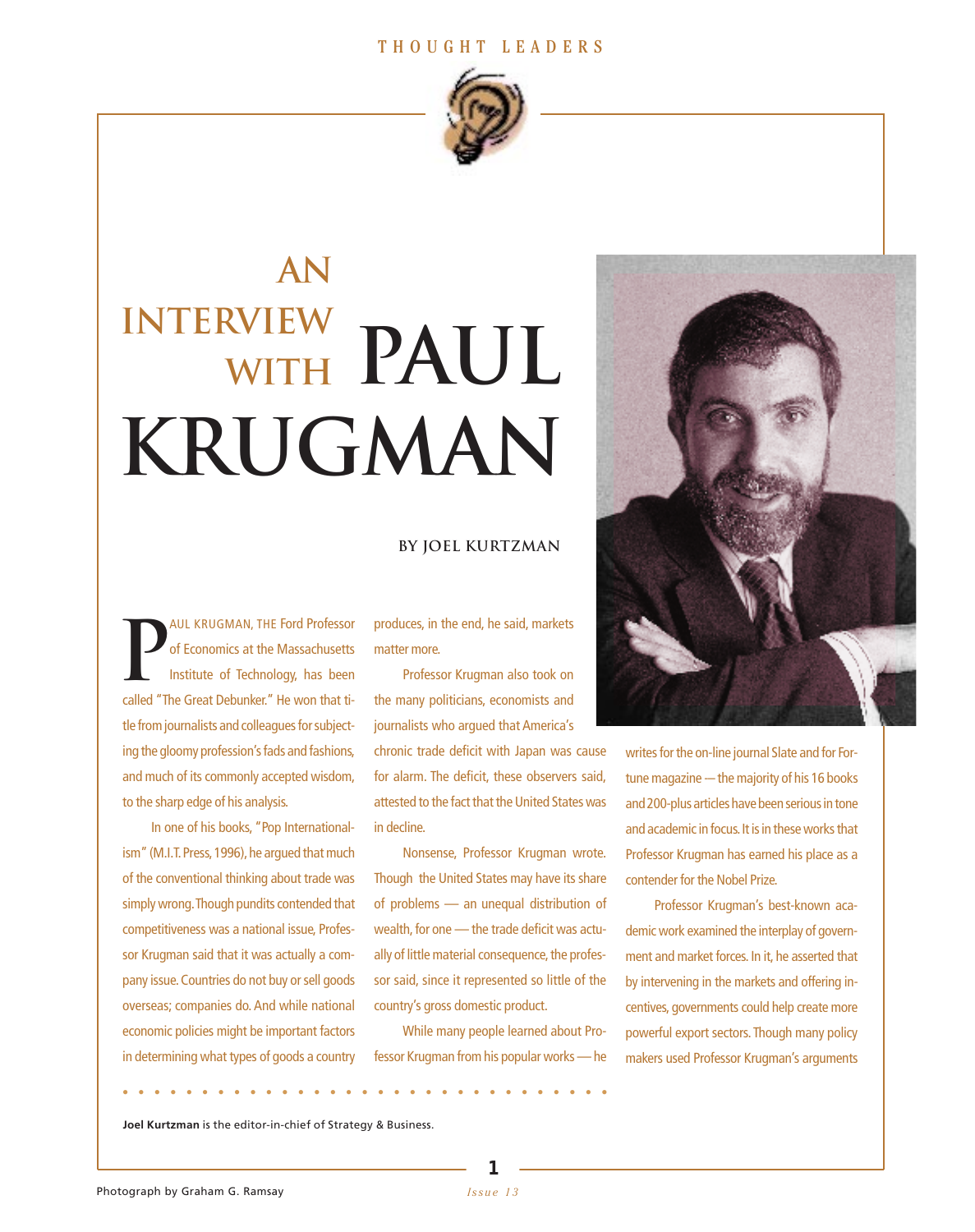to justify a heavy-handed government approach to trade, his views were more moderate.

Professor Krugman also examined the notion that countries should erect barriers to keep jobs at home. While it was true, he wrote, that technologically advanced countries like the United States might lose some non-technical jobs to developing countries, this should not be a cause for long-term concern.The reason, he said, is that as jobs move to developing countries, wages there will rise. As a result, over time, many jobs will return.

In his career, Professor Krugman has won many distinctions. The most significant, the John Bates Clark medal, was awarded in 1991.

That prize is given every two years by the American Economic Association to an economist under the age of 40 who "is adjudged to have made a significant contribution to economic knowledge."

Professor Krugman, who is now 45, has described himself as brave and brazen.His Web site contains articles and accolades that show the delight he takes in puncturing many of his profession's long-held half-truths.

What follows are excerpts from a wideranging conversation with Professor Krugman that took place recently in his M.I.T. office.

**...............**

**S&B:** *Some recent issues of Strategy & Business have included interviews with economists like Paul Romer and W. Brian Arthur on the notion of the new economy — why the world is different and will never be the same. And, as a consequence, why we should all change what we're doing and reorient ourselves and our thinking. I know you* *have some views on this subject that are a bit different. So, to begin with, do you challenge the idea that there is a new economy?*

**PAUL KRUGMAN:** In one sense, there is always a new economy. Things are always changing. There are always new industries and new products. After all, we've had massive technological innovations for more than 150 years now.

But I don't think the pace of change has accelerated. That's kind of an egocentric thing. We look at our changes and we say "Wow, aren't those spiffy?" and forget how incredible the changes were that went through the lives of our parents and our grandparents and our greatgrandparents.

Look what's happening to Asia right now — it's fundamentally something that John Maynard Keynes would have recognized. We're seeing financial crises, bank runs, a straightout 1930's-style depression in Japan. It looks to me as if books written 60 years ago on economics are extremely relevant to the travails of the world right now. Of course, there is plenty of change in today's economy, but there's a lot more underlying stability in the rules of the game than most people imagine.

**S&B:** *Does that orientation explain how you were able to see the looming problems in Asia far earlier than almost anyone else? What were you looking at to get a sense of the trouble that finally surfaced last year?*

**PAUL KRUGMAN:** I was looking at the kinds of quantitative, boring measures

that old-fashioned economists tend to use. Basically, I was looking at the labor force and capital growth, at how much resources these guys were throwing at their economy. And what I found out -- actually, what other people had found out; I was reporting on their work — was that although the growth was very fast, the resources that they were putting into the economy were also growing very fast. So, it looked a lot like it was more perspiration than inspiration. That was very much at odds with the conventional view, which was that there was some radical improvement in the efficiency of these economies.

If you say it isn't really so much an improvement in efficiency as it is just a feat of mobilization, then you conclude, "Well, there are limits to that." And so I thought that the growth would slow down. I did not forecast a catastrophe. Actually, I say I was 90 percent wrong  $-$  it's just that everybody else was 150 percent wrong.

But at least what I saw, simply based on this kind of number-crunching assessment, caused me to question the view that Asia was a miraculous place, where the laws of gravity did not apply. Even during the days of rapid growth, you could say that was a myth, just by carefully looking at the growth. So I was less surprised than other people when the region stumbled into a crisis — although I have been as surprised as anyone by the incredible depth to which the crisis has gone.

**S&B:** *When people looked at Asia, they often thought it was indicative of the*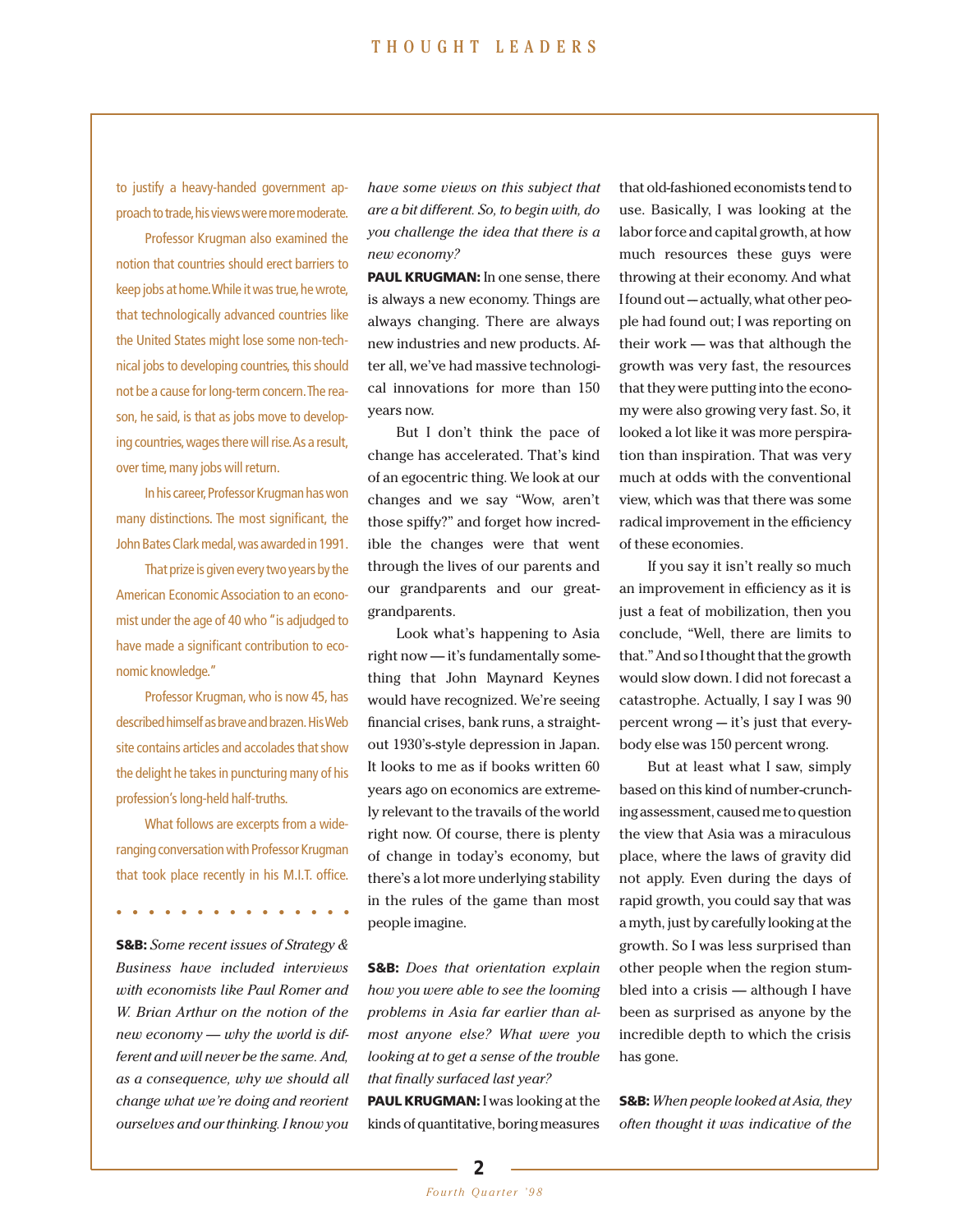*new economy. It had all the right features, including just-in-time manufacturing and distributed manufacturing. To be sure, computers hadn't permeated society as much as here, and software wasn't as big in terms of the overall mix. But it was thought of as a sort of New Age manufacturing place, where the business cycle had been repealed, particularly with regard to Japan.*

PAUL KRUGMAN: Again, if you go back to Keynes, or names that are less well known to the public, like Modigliani — people who basically made sense of the Great Depression and what followed — one thing you discover is that their work is almost abstract; there's not a lot of specifics. They don't talk about the steel industry, the farmers, the railroads and all of that. It is at a higher level of abstraction, a higher level of generality. And that approach was right — because the same rules apply, regardless of the specifics.

So, we are a microelectronicdriven service economy, whereas our grandfathers lived in a diesel-driven manufacturing economy. Nonetheless, a bank run plays out pretty much the same way in both places. A financial crisis plays out pretty much the same way. And a depression looks pretty much the same. It may be empty shopping malls, instead of closed factories, but it's still a depression.

**S&B:** *In your reading of Asia, what do you think is going to happen?* 

**PAUL KRUGMAN:**We're going to see a sort of minor key replay of the 30's. It's a severe slump, and I'm starting to believe that Plan A has not worked. Plan A was to try to satisfy the nervous markets by stern austerity measures. Basically, countries were going to show that they could clean up their acts and then confidence would return and things would stabilize. It was worth trying. But I don't think it's happening.

What's probably going to happen is what has happened before. If you go back to the good old days, back to the

nomic crisis, many countries simply broke the rules. They defaulted on their debts and they imposed controls on foreign exchange trading, among other things.

And the fact was, in that crisis atmosphere, the countries that broke the rules generally did better than those that did not.

For example, Britain, which abandoned the gold standard, had a less severe depression than the United

## **" The high-water mark was 1913 nothing disrupts global markets quite as well as submarines. "**

world economy before the First World War, you would be amazed, in some ways, about how modern the rhetoric was. That is, it was an era of globalization. It was the steam engine and the telegraph that were the great driving forces. But it was already a worldwide economy, one in which New Zealand butter was served on tables in London and communication was, more or less, instantaneous.

People believed that the change was inexorable — that the forces of globalization were making the days of nationalistic economic policies irrelevant. And that free markets were going to have to be allowed free rein.

The high-water mark was 1913 nothing disrupts global markets quite as well as submarines.

There was a big push to rebuild those global markets in the 20's. But then came the 30's. In the face of ecoStates did. Nazi Germany established elaborate controls on foreign exchange. Why was Hitler popular? The answer is that his economic policies were probably inefficient, but they did bring back full employment.

If you look at Latin America, Cuba basically tried to be a good country and stayed on the gold standard and the depression there went on forever. Meanwhile, places like Argentina sort of turned their backs on the world and staged partial recoveries.

Later on, the policies that countries followed in the 30's came back to haunt them. They turned out to be sources of long-term distortions. Exchange controls, and things like that, eventually became sources of managed corruption. But in the heat of the crisis, they served a purpose.

And, as I said, I think we're heading for a minor key replay of that.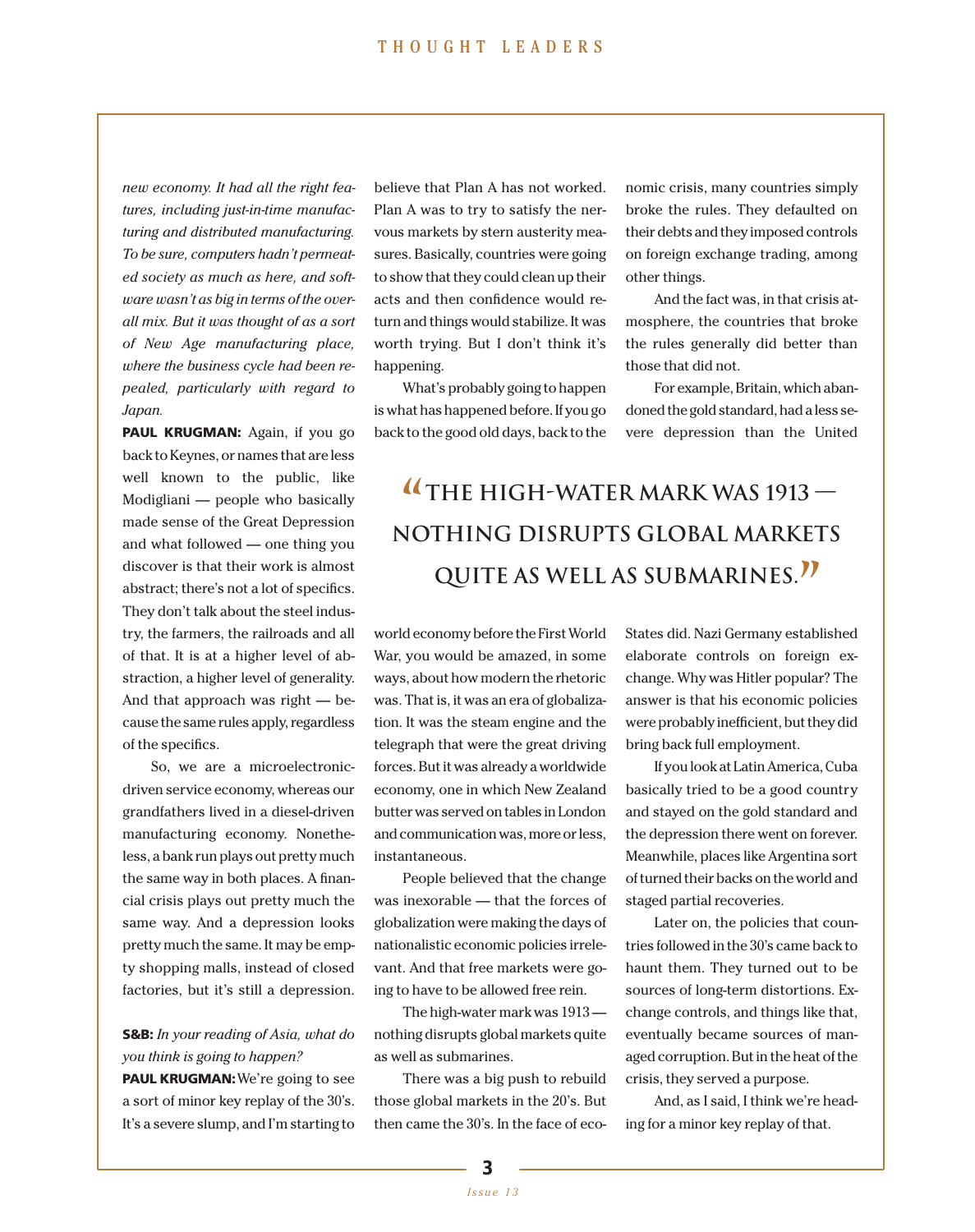#### **S&B:** *Globally or just in Asia?*

**PAUL KRUGMAN:** There will be some emulation outside Asia.

The Asian countries may feel that they not only need to turn their backs on the world market, but that they also need to limit that market. In other words, they may not allow capital to move in and out as freely as they used to and they may try to have a little

these countries are, which is kind of an Asian values problem.

By that, I mean that instead of having good laws that establish fiduciary responsibility and make it clear who owes what to whom and just when a business goes bust, everything is done on the basis of handshakes and whom you know; and that has turned out to serve them very

# **" It would not surprise me if people look back and see 1997 as the high-water mark of this global free market economy, in the same way that 1913 was. "**

more industrialization based on the domestic market, and so on. A lot of it will be bad policies. Nonetheless, we'll see some emulation.

It would not surprise me if people look back and see 1997 as the highwater mark of this global free market economy, in the same way that 1913 was.

**S&B:***Is part of the problem in Asia simply bad timing — in the sense that had the troubles come sooner, the countries there might have been in better shape to ride them out?* 

**PAUL KRUGMAN:** Like everybody else, I'm analyzing on the fly here. Each time we think that we have surmounted the worst, it turns out there is another problem. No one understood just how fragile the banks of badly in a crisis. That's one thing that we didn't anticipate.

And if you ask why their crisis is so much worse than anything else we've seen, one answer is that this is a region that had a very rapid development of its economy without a correspondingly rapid development of commercial law.

By the way, that's even true of Japan. In retrospect, a lot of the unique features of Japanese industrial structure, which people attributed to some superior insight, have a lot to do with the fact that it's very hard to get a contract enforced in Japan. One good reason for long-term relationships between customers and suppliers is that getting a court to enforce the contract between a customer and a supplier is quite hard. Given that reality, all you

can do is deal repeatedly with people, building up long-term relationships.

So you have this weakness of business law and this weakness of bank regulation. All of that, you could say, is almost a product of extremely rapid development. Africa has weak business law, too, but it doesn't count for much in the world economy. Here you have some places that very rapidly developed, and their institutional structures didn't keep up with it.

The other thing is that the Japanese malaise makes this much worse. If Mexico bounced back quickly after its '95 crisis, a lot of it had to do with the fact that there was a United States economy right next door that was perking along quite happily. For the Asians, by contrast, the nearest big advanced economy is in pretty bad shape itself. And that has come as a surprise — I don't think anybody, even the biggest Japan skeptics, would have imagined that this modern advanced economy with a stable Government would manage to find itself in its seventh year of no growth.

#### **S&B:** *How do you sort through this Japanese mystery?*

**PAUL KRUGMAN:** Japan bothers me intellectually. Indonesia is a human tragedy. Japan is not, at least so far. But Indonesia is, in some sense, comprehensible. They owed an awful lot of money to foreigners, who demanded it back when they got nervous. And it's very hard to deal with that.

Japan doesn't have any foreign debt. It doesn't have an inflation problem to constrain the Government. While there is a fair amount of cor-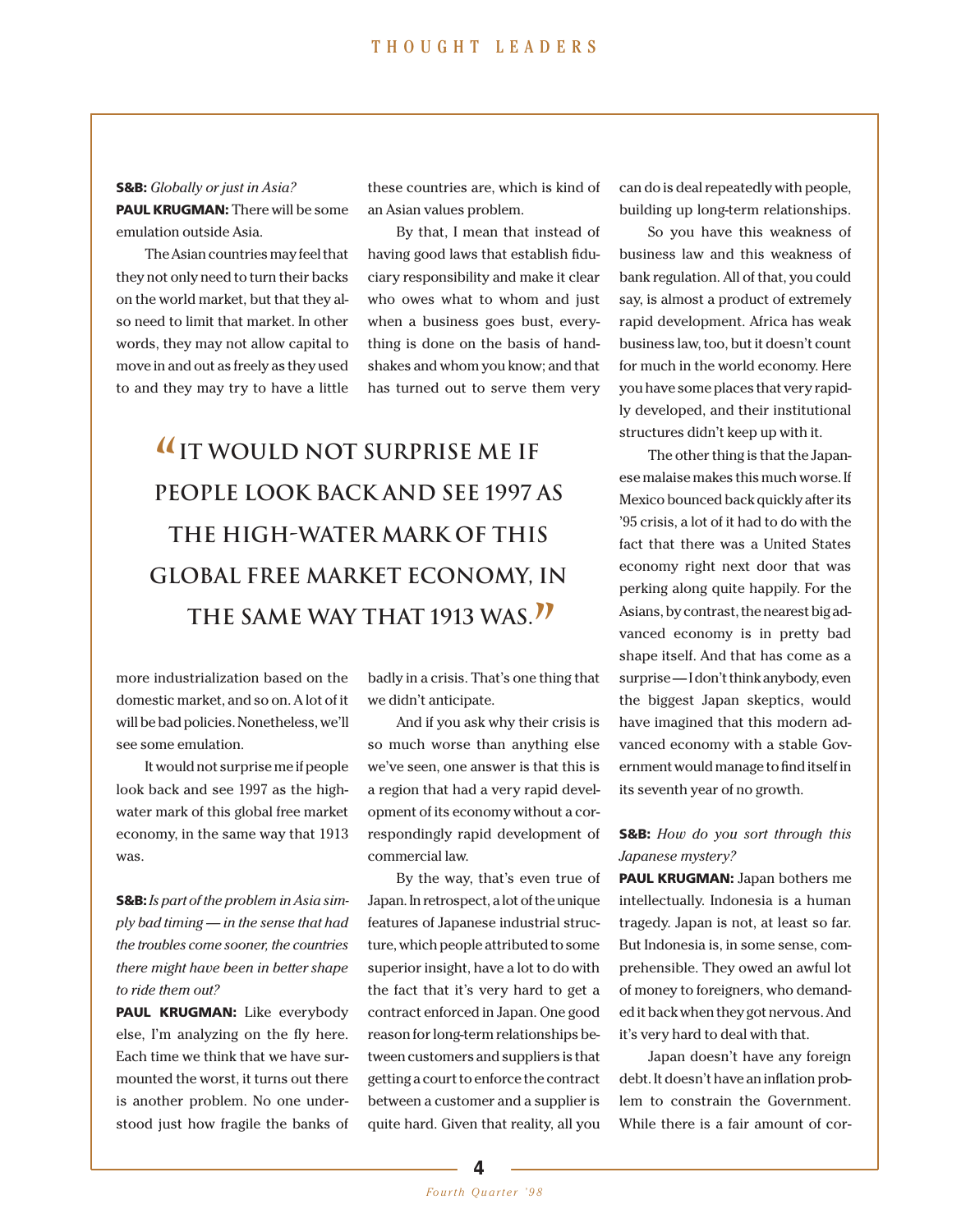ruption, Japan has a democratic Government with vast reserves of legitimacy. So how can it be in this mess?

Part of their problem is political indecisiveness, an unwillingness to face up to things. But that's secondary.

The basic problem is intellectual. They — and, for that matter, many of the people giving them free advice have failed to appreciate how depression economics works. Japan has depression economics.

**S&B:** *Can you make that case? After all, the official unemployment rate is still just 3 percent.*

**PAUL KRUGMAN:** That's a fake number. If they counted unemployment the same way we do, the number would be above 7 percent. And if you count the workers who hold jobs, but basically don't do anything, you will probably find that the number is 9 or 10 percent, at least.

My guess is that their economy is running at least 8 percent to probably more than 10 percent below its full employment level of output. It's not 1933, with the United States economy being 35 percent below, but it is still pretty bad.

When I say it's depression economics, what I mean is that the Japanese are not managing to persuade their businesses and consumers to spend enough of their incomes — and that is the core of the issue. The usual tools that you can use to fix that problem are not working. They've tried public works, in a sort of halfhearted way, thinking that would jump-start the economy, and it didn't. They've cut interest rates down almost to zero, and that hasn't done it.

And this is a situation we have not seen since the 30's. The United States has had a number of recessions since World War II, but all of them responded fairly quickly once the usual buttons were pushed. We had a terri*country. And there's a parade of people from the West coming in to tell them what's wrong.*

**PAUL KRUGMAN:**Unfortunately, a lot of this advice is contradictory. We've forgotten what depression economics is about. We need to say that if you have sufficiently bad management or

**" When I say it's depression economics, what I mean is that the Japanese are not managing to persuade their businesses and consumers to spend enough of their incomes — and that is the core of the issue. "**

ble recession in '82, with 11 percent unemployment at the peak. But when the Fed cut interest rates in the summer of '82, within five months the economy turned around, and '83 was a boom year. That's not happening in Japan.

The scariest question for the world economy right now is, how can that happen? Indonesia does not have the wherewithal to pull itself up by its own bootstraps. Japan certainly should. Their problem is that they don't understand what's happening. And because they don't, their policies are ineffectual.

**S&B:** *But if you go to Japan, everyone is talking about what's wrong with the*

sufficiently bad luck — and the Japanese have had a lot of both — then you can stumble through the looking glass, into an economic universe where many of the usual rules are reversed. Where thrift is a vice. Where tough-minded policies, the kind that we usually plead with a government to take, can be exactly the wrong thing. So that when Hashimoto said, "We are going to be responsible about our long-term future and raise taxes," that was a courageous decision and, unfortunately, stupid.

They have a misunderstanding of what the clear and present danger is.

Going back to 1992, they clearly had a problem of crazy values in real estate and stocks, which had a lot to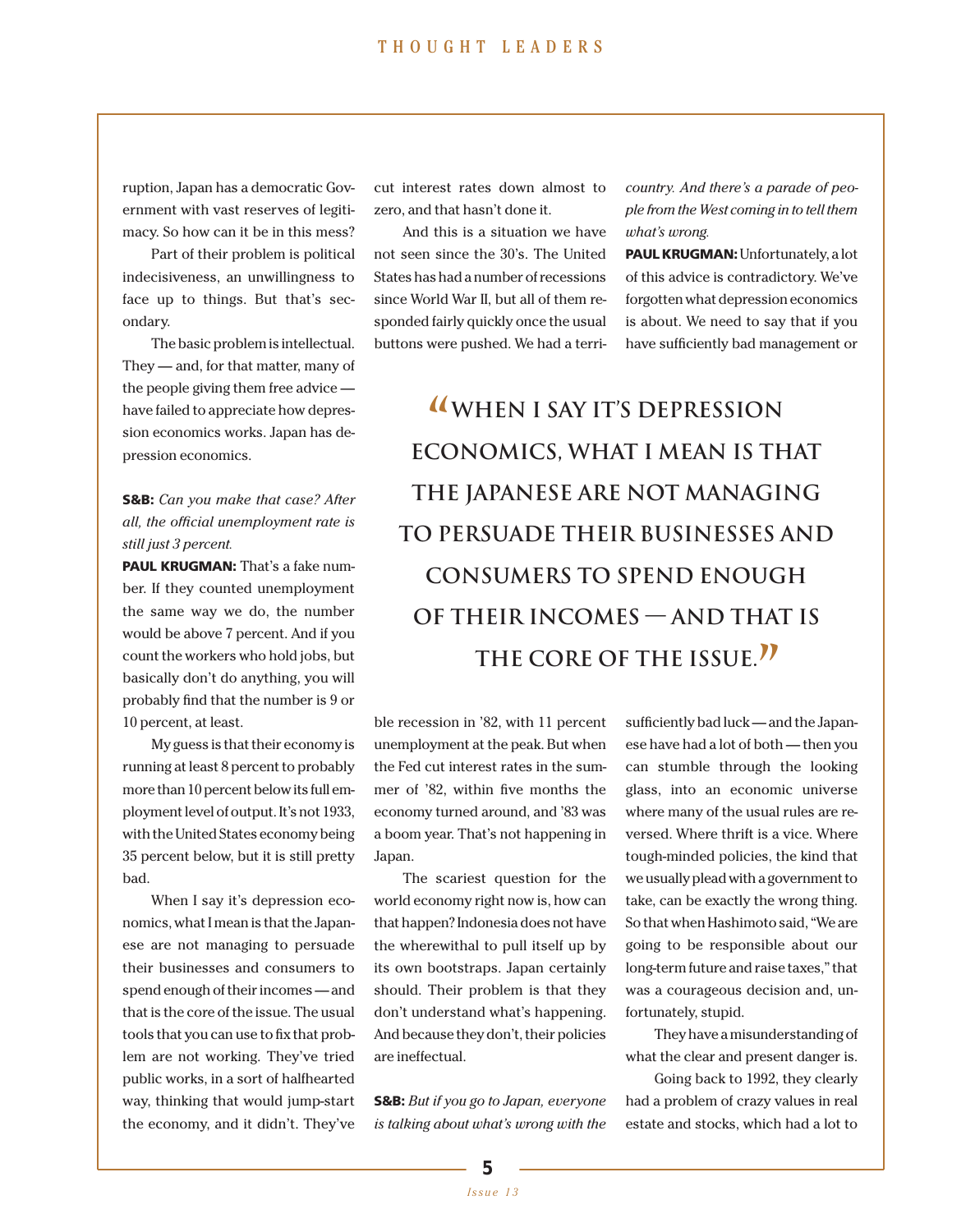do with bad banking and so on. And the bubble burst. That was a huge drag on the economy, just as it would be if our stock market crashed now. And what they should have done then was to cut interest rates, to keep demand high.

What they did instead was to say, "Well, it was excessive borrowing that they're saving a lot for their retirement. Similarly, the Government is reluctant to run big deficits because it knows, just like us with Social Security, that it will have plenty of bills coming due as the population retires.

At the same time, it's hard to get a lot of big investments for a country whose working-age population has

analysis was the conclusion that what this economy needs is inflation.

There are various ways to explain that. Suppose that Japan had not been so assiduous at limiting inflation in the 80's and the early 90's. Suppose that Japan had come into this period with 5 percent inflation. They would have no problems, or they would not have

## **" it's hard to get a lot of big investments for a country whose working-age population has peaked and whose work force is expected to decline steadily in the next several decades. "**

gave rise to the bubble, which is the source of our problems. So we had better not make money too easy now." It's like the joke about the motorist who runs over a pedestrian, gets out of the car and says, "Oh, I'm so sorry. Let me undo the damage." And then backs up and runs over the poor guy again. The bubble was history. It happened. It was a really bad thing. But they certainly reacted the wrong way.

#### **S&B:***How much of a role does bad luck play in all of this?*

**PAUL KRUGMAN:** It plays a very important role. After all, one core problem the Japanese have is a prospective shortage of Japanese.

Here you've got a society that is aging very rapidly. They could cure that if they would allow a lot of immigration. But they're not going to do that. Many ordinary Japanese are at that stage in their life cycle where peaked and whose work force is expected to decline steadily in the next several decades. It's hard to have enough investment demand to use your savings under those circumstances. That's not an economic policy issue exactly — it's just the way they find themselves.

There is an answer, which basically is that money has to be very, very cheap, both to discourage people from saving and to encourage other people to invest. But between the demography and the banking problem and so on, the interest rate that they would need to keep demand up turns out to be negative.

I sat down to work this out myself — taking the most orthodox, dotting your i's, crossing your t's analysis as I could, saying that I was just going to follow this right to its logical conclusion, regardless of what that turned out to be. What popped out of that

their current problems, because by cutting interest rates close to zero, when there is 5 percent inflation, they would have provided a huge incentive to invest and a huge disincentive to save. They would have had no difficulty in keeping demand up.

Instead, given the intersection between demography, other structural problems and a responsible policy toward inflation at exactly the wrong time, they really put themselves into a corner.

**S&B:** *So what would you recommend?* **PAUL KRUGMAN:** Well, if we believe in our analysis, what it says is that the Japanese should announce that their policy is 3 percent inflation for the next 10 or 15 years. In the same way that many countries try to commit themselves to stable prices, the Japanese should commit themselves to moderate inflation over the long run.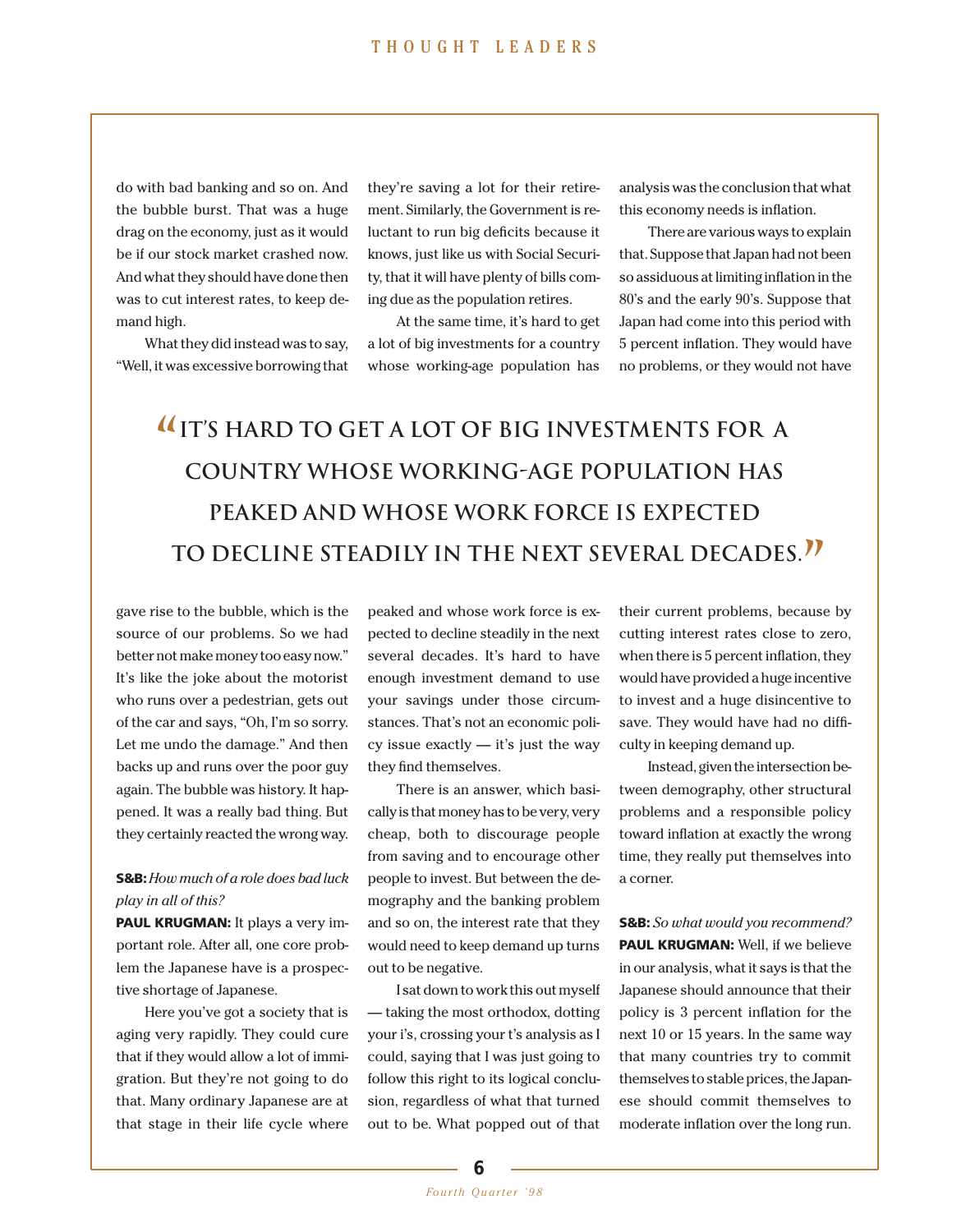And then they should follow through. If the economy recovers and gets to the point where prices are starting to rise, you don't choke it off. You don't say, "Oh, well, we must have price stability." You don't revert to conventional policies. Rather, you say, "Good. This is the inflation we promised to deliver."

**S&B:** *But with a retiring population on some sort of fixed income, and more people over 65 than under 25, how can you tolerate politically any rate of inflation?* **PAUL KRUGMAN:** One answer is that because this would expand the economy, it would leave almost everybody better off, in spite of the apparent inflation tax.

The other answer is to admit that this is indeed a problem. It is very difficult to come up with economic policies that don't at least make somebody think he's been burned by them.

If I were in charge, if I were the Robert Rubin of Japan, I would try to implement this proposal.ButIwould also try everything else you could think of. You should throw everything, including the kitchen rice cooker, at this problem. They should have public works programs. They should have tax cuts. They should have investment subsidies.

They should do all these things because, as correct as I think I am, there's some uncertainty about what the right solution is. But what is clear is that this is an economy with inadequate demand. So they should try

everything they can.

Again, this is depression economics. Keynes suggested filling bowls with money and hiding them where enterprising boys might find them. That's not the best use of the money, but any use is better than none. And Japan is basically in that situation.

**" Keynes suggested filling bowls with money and hiding them where enterprising boys might find them. That's not the best use of the money, but any use is better than none. "**

**S&B:** *Let's put the problems of Japan and the rest of Asia aside for now and concentrate more directly on the broader question of the new economy. When people talked about a new era of competitiveness, particularly involving the competitiveness of nations, you took a very skeptical approach in your writings. Why?* 

PAUL KRUGMAN: Competitiveness, if you really push it, is not a meaningful term. It's an illusion that countries are like corporations, competing with each other in a market.

The World Economics Forum used to have a competitiveness index that had no framework behind it and was meaningless. The forum has a new index that actually makes some sense. And the reason it makes some sense is that the people who now do it

> — basically Jeff Sachs — have redefined competitiveness in such a way that it has nothing to do with competing. It's the principle that words mean what I choose for them to mean.

> The idea was dropped that there's any sort of sense in which Singapore's gain is America's loss, or vice versa. Instead, the index is based on a set of indicators that tends to predict a country's long-term growth rate.

> The whole point is that if competitiveness means anything, it means that our standard of living depends not only on our productivity, but on our productivity relative to that of other countries. In other words, if they become more produc-

tive, then other things being equal, we are worse off. And that's just not the way trade works. So, "competitiveness" was a very primitive, actually mercantilist notion dressed up in modernist garb.

### **S&B:** *So how would you define competitiveness?*

PAUL KRUGMAN: I wouldn't. I'm interested in long-run growth prospects and in short-run performance. And I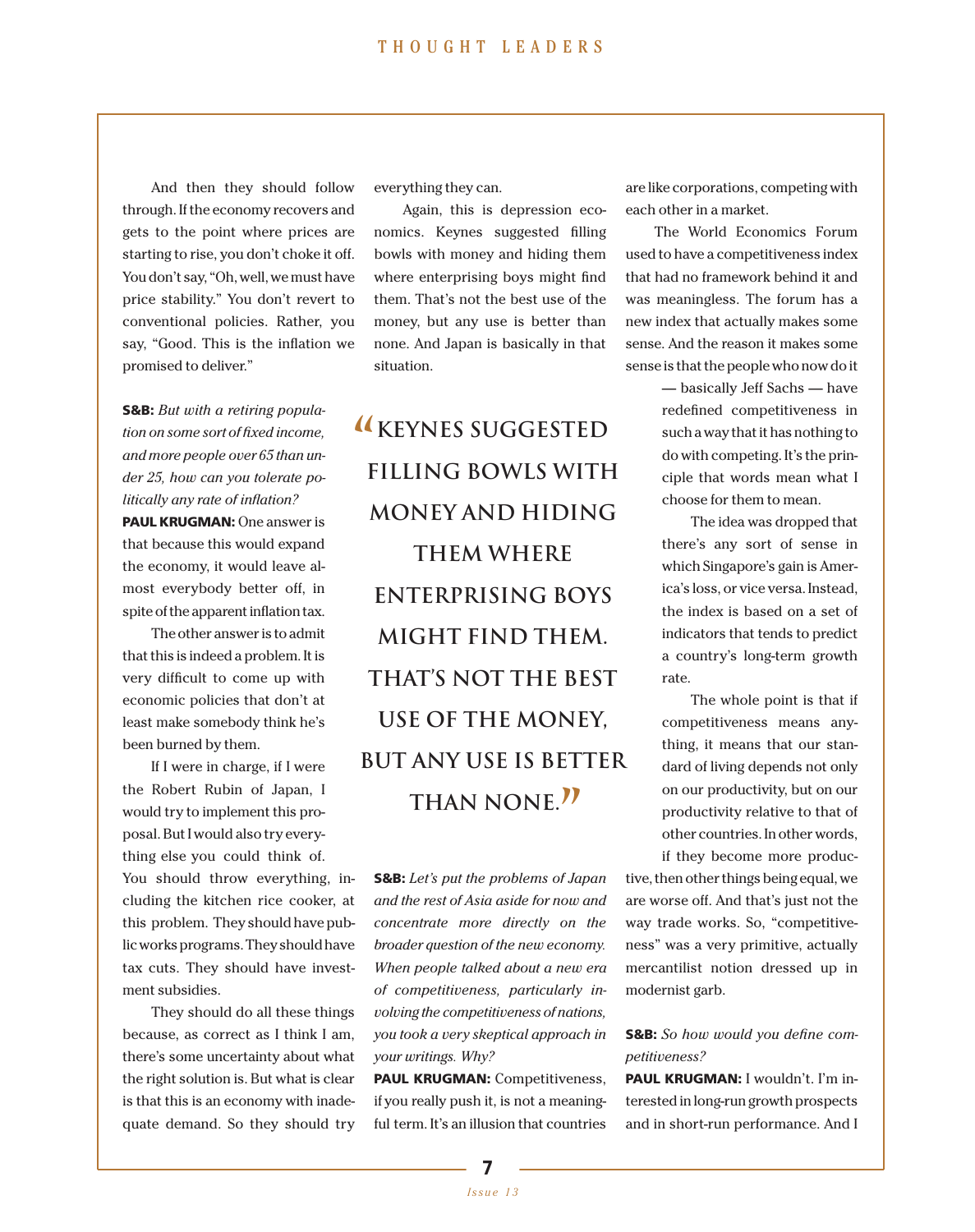don't need anything called competitiveness beyond that.

Now, when you get down to the level of an individual industry, I don't have any problem with saying that the United States is basically not competitive in growing coffee while it is very competitive in growing wheat.

But there are very basic reasons why a country always is competitive in some industries, in enough industries, in fact, to basically pay for its imports. That's what competitive advantage is about.

The idea, though, that you can somehow quantify an overall competitiveness, or lack thereof, of a whole economy is just misunderstanding Chapter 1 of the textbooks.

It's not only a very silly point of view, but an antediluvian point of view getting all dressed up in the latest business-speak fashions and dominating the business press for 10 or 15 years. The emperor really is and was stark naked, however.

### **S&B:** *What do you look at then in terms of growth?*

**PAUL KRUGMAN:** Productivity. How much productivity is in the economy is almost the only thing that matters.

**S&B:** *But many people have said that productivity is mismeasured, that it doesn't take into account how much more complex products have become. That you get more features in a car today than you did 30 years ago. So, therefore, we are more competitive, even if we produced the same amount of things.* 

PAUL KRUGMAN: There's no ques-

tion that productivity growth is understated. But it has always been that way. And that's the important point.

We start to have something that you could call reasonable estimates of G.D.P. somewhere in the first half of the 19th century. And if you were to go over that whole 170-year stretch, you would consistently find qualita-

**" there's no question that productivity growth is understated. But it has always been THAT WAY. "**

tive technological improvements that no productivity index could capture.

A productivity index basically measures the increase in the amount of the same old stuff that workers can make. And it has a very hard time keeping up with the ability to produce entirely new stuff. How do you compare the productivity of electricians with that of lamplighters? Or of airplane pilots with that of coachmen? That's been a problem all along.

The new economy view is that that's more true now than it ever was. I don't think that's right.

#### **S&B:** *Why not?*

PAUL KRUGMAN: I'll give you two tests that I use. One is the kitchen test. My wife and I just redid our kitchen. What we had in our house was a stateof-the-art kitchen, state of the art as of 1957, that is. It was a pain. Non-selfdefrosting refrigerator, open pilot lights on the stove and so on. That said, it still basically worked the way a modern kitchen worked.

Now compare a 1957 kitchen with a 1916 kitchen, which probably had a coal-burning stove and an ice box. You had to have the iceman come with lots of ice to keep that working.

I think that the qualitative change between 1916 and 1957 was a lot larger than the qualitative change between 1957 and 1998. There are lots of examples like that.

Then there is the science fiction test. Take Jules Verne or Edward Bellamy and ask: How did the world as of, say, 1970 compare with what they envisioned? The answer is that it was vastly ahead of anything that the science fiction writers of the late 19th to early 20th centuries imagined. The actual progress in everything from medicine to communications to transportation just exceeded all expectations. It was just a much more elaborate, high-tech world than they thought possible.

Now take the science fiction projections of the late 1960's, particularly those for the year 2000 or thereabouts, like "2001, A Space Odyssey," the 1968 movie. And they feature routine commercial flights to outer space with hotels. They also have intelligent computers, and the Videophone is a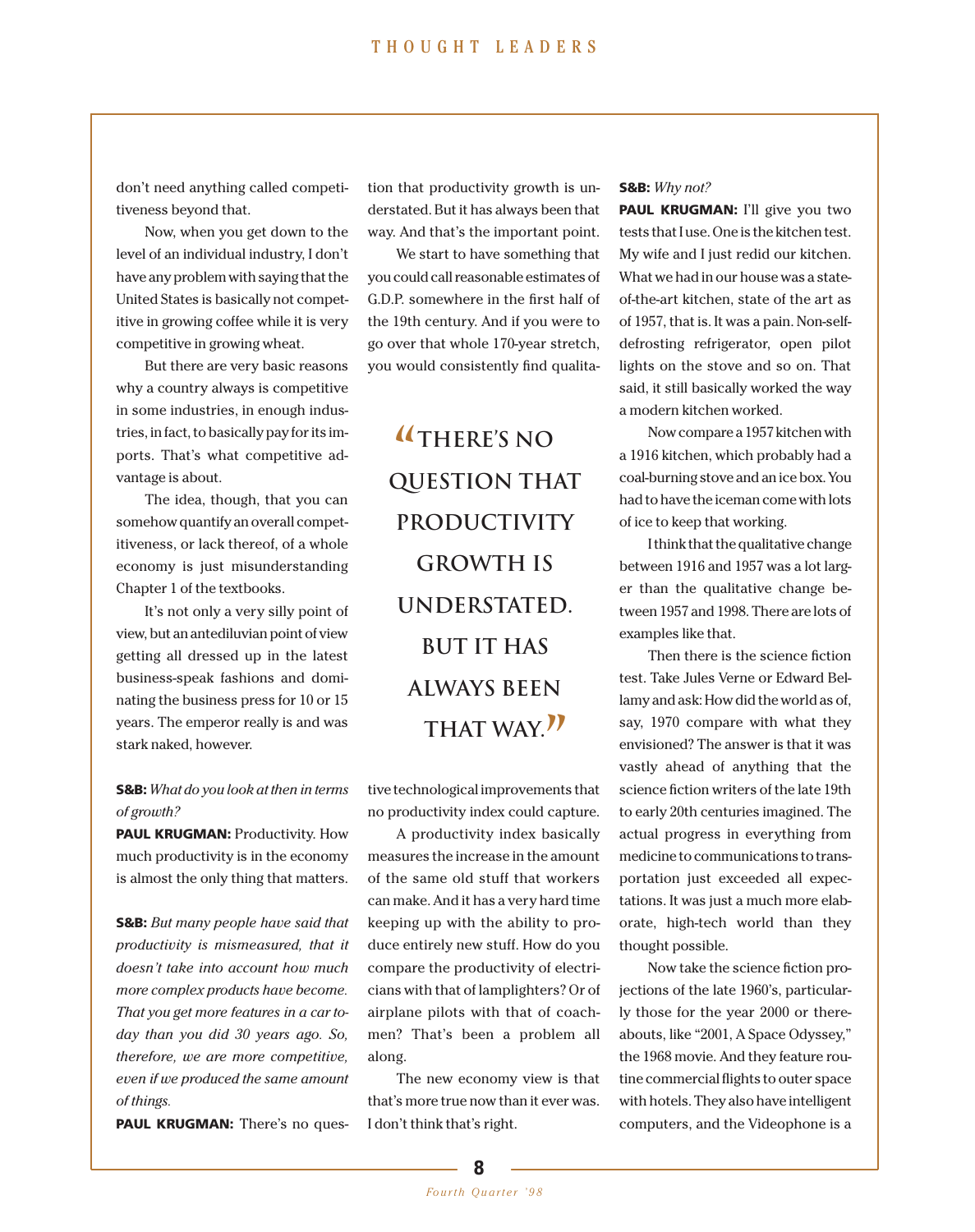routine service. If you look at the projections that people made of living standards, they expected that Americans would earn so much that working hours would be cut sharply, and what to do with leisure time would be a big problem.

Herman Kahn, the futurist, did a book in the early 1970's called "The Year 2000." Very useful. He has a list of possible innovations — there are

*pact on every other sector. The new economy people would say that work itself is different, being increasingly virtual and distributed. And as a result, nothing's the same.*

**PAUL KRUGMAN:** Well, that is always true. It was far more true of the railroad.

**S&B:** *But can you have such a tremendous change in the way we do things*

hundreds of thousands of tons of freight are being moved through there. That was an enormous change, but it wasn't something that caused a buzz. There may have been a magazine devoted to containerization, but if there were, it wouldn't have been as much fun as Wired magazine.

The truth is that during the postwar generation, we had a huge increase in productivity based upon

## **" a lot of technologies that were sources of big productivity improvements have been played out. "**

100 very likely innovations, 25 sort of unlikely ones and 5 blue sky ones. The 100 very likely ones he treats as pretty much sure things by the year 2000.

If you go down the list, you will recognize such things as cell phones, the Internet and faxes. But Mr. Kahn's list contains all kinds of things that haven't materialized. Radical new building materials. Undersea cities. Medical cures for cancer and overweight. Only about a third of what he thought were surefire things have come to pass.

We've actually had a slowing in the rate of fundamental technological change. We had very rapid change in just one sector, things having to do with microelectronics. That is a nifty area, but it accounts for a relatively small part of life.

**S&B:** *People would argue, though, that that particular sector has had an im-* *without an attendant shift in productivity?*

**PAUL KRUGMAN:** There has been some rise in productivity.

#### **S&B:** *But the rate of growth has been fairly constant.*

**PAUL KRUGMAN:** That's because a lot of technologies that were sources of big productivity improvements have been played out. Microelectronics-related stuff happens to be fun, and it happens to affect the way that the chattering classes work.

My favorite example of an innovation that had a huge impact on the economy's productivity, but didn't get very much press, was freight containerization. Where have all the longshoremen gone? If you go to a major port, like Oakland's, what you see is this vast expanse that looks like a scene from a science fiction movie in which the human race has been wiped out. There are no people around, yet

technologies that we now take for granted: internal combustion engines, electric motors and so forth. Now, we're way into diminishing returns on further improvements from those technologies.

Since then, it's been primarily silicon that has been carrying the ball. And it's a pretty amazing technology, but it's a rather narrow-fronted advance.

## **S&B:** *So is all the talk about the productivity increase in the new economy just hype?*

PAUL KRUGMAN: I think it's mostly hype. If the productivity growth over the last few years has been closer to 2 percent than to 1 percent, some of that is probably a blip. But even so, it's possible that there has been an acceleration from the 0.8 percent that we were achieving in the last decade to 1.3, 1.4 percent now. When you talk about an \$8 trillion economy, that becomes a